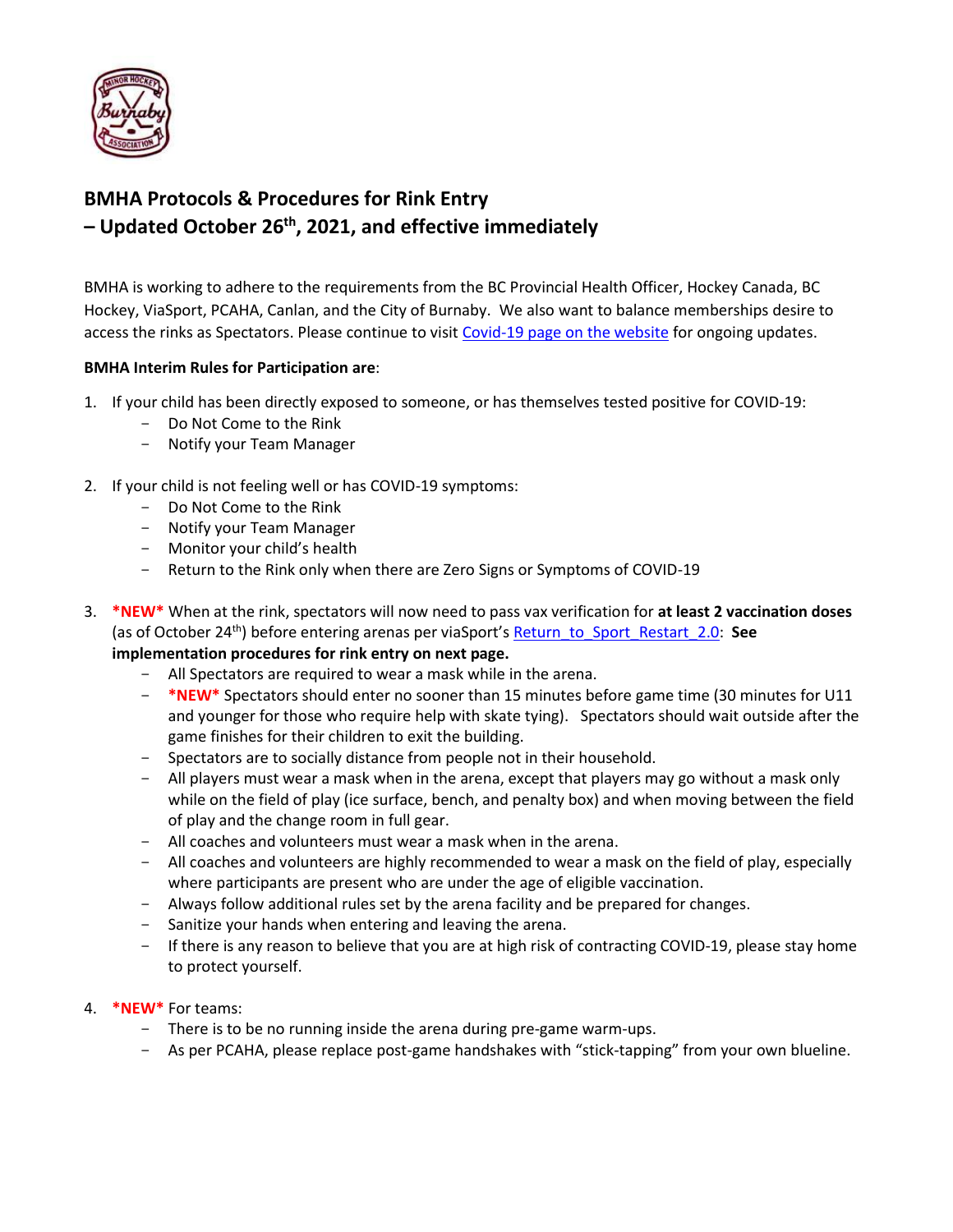

## **Procedure for Rink Entry**

BMHA is required to follow all protocols as set out by governing bodies. Based on viaSposrt's newly released chart, all ticketed or un-ticketed ice times must complete vax verification where there are an anticipated 50 or more spectators present.

### *Away Games & Other Associations/Facilities*

BEFORE visiting other associations for away games, check their association website for required protocols. Some associations are implementing additional requirements and officials may be asked to vax verify or asked to adhere to additional requirements.

### *City of Burnaby Rinks*

As a result of viaSports announcement, BMHA will require the following while at City of Burnaby Rinks:

- **All game-time-ice** to implement vax verification of all spectators
- **All practices** to implement vax verification of all spectators where there are more than 50 spectators anticipated. Easiest way to manager this is to limit 1 spectator per skater.
- Players and officials are presently exempt from vaccination verification (i.e., players, team officials & referees).
- **Spectators who wish to enter the arena are required to provide verification of vaccination**. See provinces instructions for providing vaccination verification[; Proof of vaccination and the BC Vaccine Card -](https://www2.gov.bc.ca/vaccinecard.html) Province of [British Columbia \(gov.bc.ca\).](https://www2.gov.bc.ca/vaccinecard.html)
- **EXEDENT Spectators are presently not exempt unless under the age of eligible vaccination. Spectators under the age** of eligible vaccination are to sit or stand in close proximity to their household and are to remain socially distant from other households.
- Each team is responsible for designating 2 volunteers. The first volunteer will filter players and officials, from spectators. The second volunteer (recommend HCSP) will need to greet all arriving spectators and to use BCs vaccine verification app.
	- o For Androi[d https://play.google.com/store/apps/details?id=ca.bc.gov.vaxcheck](https://play.google.com/store/apps/details?id=ca.bc.gov.vaxcheck)
	- o For Appl[e https://apps.apple.com/ca/app/bc-vaccine-card-verifier/id1583114791](https://apps.apple.com/ca/app/bc-vaccine-card-verifier/id1583114791)
	- The volunteer is also required to view one piece of government issued picture ID of spectators before allowing them to enter the arena. The volunteer is only responsible for individuals who are part of the BMHA ice rentals. This includes visiting teams' spectators.
	- There will be zero tolerance for abuse of volunteers.
	- **\*REMINDER\*** If an individual enters the arena and has not provided the vax verification using the process required, they will be reported to both arena employees and to BMHA Executive. On the first occurrence, BMHA will issue a one ice time suspension. On the second occurrence, BMHA will issue an additional 2-ice time suspension. On the third occurrence, BMHA will issue a 3-ice time suspension and